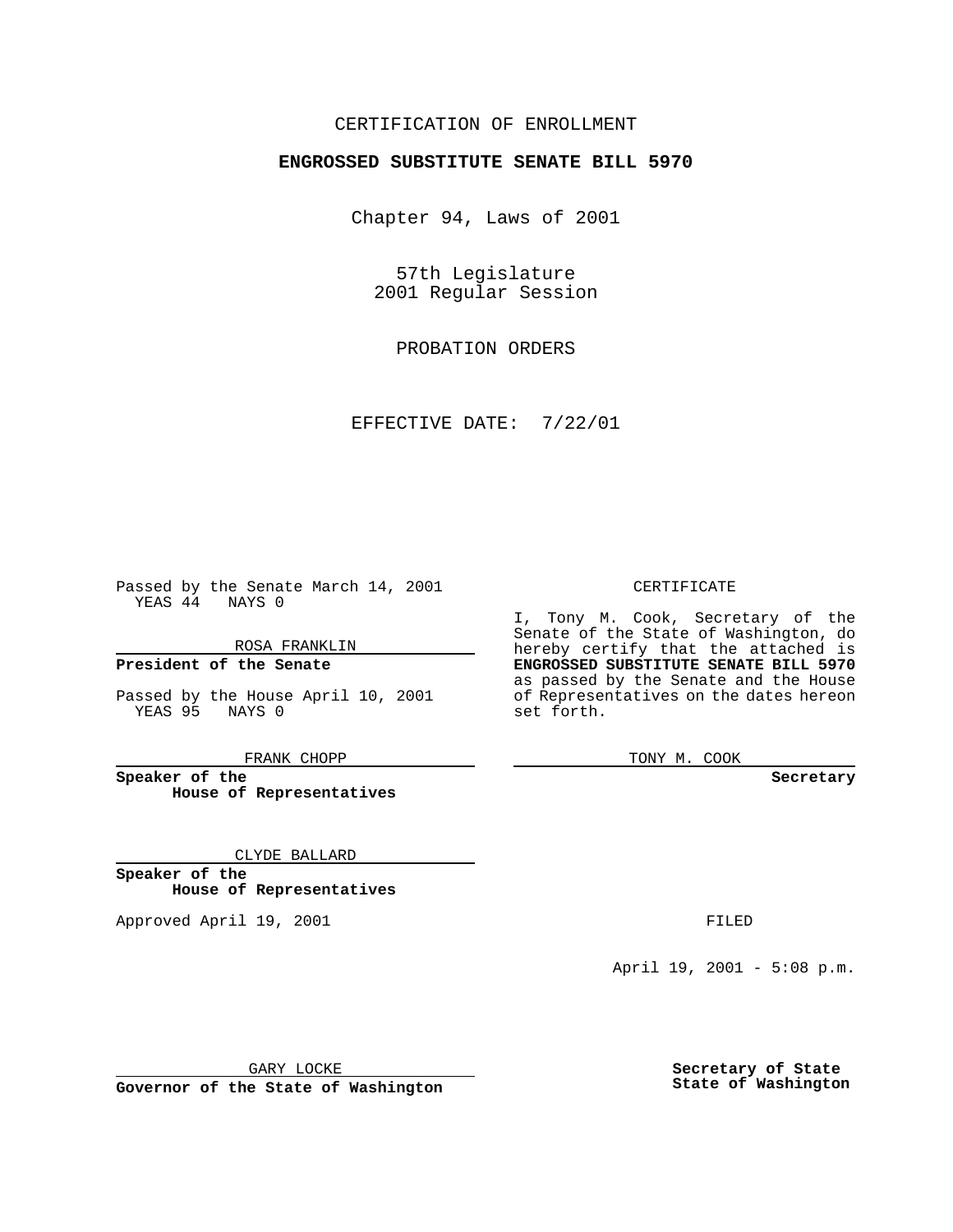## **ENGROSSED SUBSTITUTE SENATE BILL 5970** \_\_\_\_\_\_\_\_\_\_\_\_\_\_\_\_\_\_\_\_\_\_\_\_\_\_\_\_\_\_\_\_\_\_\_\_\_\_\_\_\_\_\_\_\_\_\_

\_\_\_\_\_\_\_\_\_\_\_\_\_\_\_\_\_\_\_\_\_\_\_\_\_\_\_\_\_\_\_\_\_\_\_\_\_\_\_\_\_\_\_\_\_\_\_

Passed Legislature - 2001 Regular Session

**State of Washington 57th Legislature 2001 Regular Session By** Senate Committee on Judiciary (originally sponsored by Senator Hargrove)

READ FIRST TIME 03/05/01.

1 AN ACT Relating to probation orders; and amending RCW 3.66.067, 2 3.66.068, 35.20.255, 3.50.320, and 3.50.330.

3 BE IT ENACTED BY THE LEGISLATURE OF THE STATE OF WASHINGTON:

4 **Sec. 1.** RCW 3.66.067 and 1984 c 258 s 46 are each amended to read 5 as follows:

6 After a conviction, the court may ((defer sentencing)) impose 7 sentence by suspending all or a portion of the defendant's sentence or 8 by deferring the sentence of the defendant and may place the defendant 9 on probation for a period of no longer than two years and prescribe the 10 conditions thereof( $\left(\frac{1}{f} + f\right)$  but in no case shall it extend for more than two 11 <del>years from the date of conviction</del>)). A defendant who has been 12 sentenced, or whose sentence has been deferred, and who then fails to 13 appear for any hearing to address the defendant's compliance with the 14 terms of probation when ordered to do so by the court, shall have the 15 term of probation tolled until such time as the defendant makes his or 16 her presence known to the court on the record. During the time of the 17 deferral, the court may, for good cause shown, permit a defendant to 18 withdraw the plea of guilty and to enter a plea of not guilty, and the 19 court may dismiss the charges.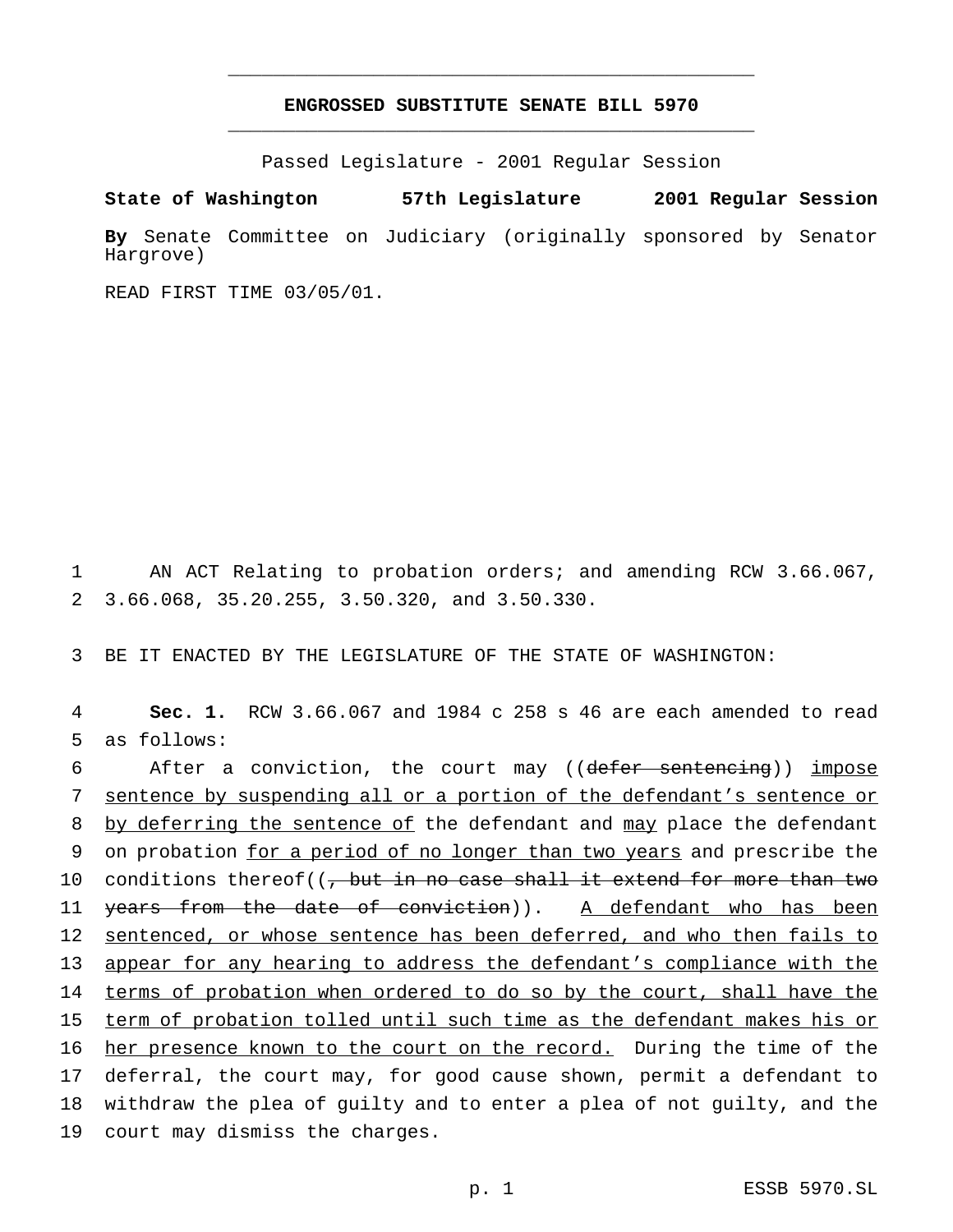1 **Sec. 2.** RCW 3.66.068 and 1999 c 56 s 2 are each amended to read as 2 follows:

3 For a period not to exceed five years after imposition of sentence 4 for a defendant sentenced under RCW 46.61.5055 and two years after 5 imposition of sentence for all other offenses, the court has continuing 6 jurisdiction and authority to suspend or defer the execution of all or 7 any part of its sentence upon stated terms, including installment 8 payment of fines. A defendant who has been sentenced, or whose 9 sentence has been deferred, and who then fails to appear for any 10 hearing to address the defendant's compliance with the terms of 11 probation when ordered to do so by the court, shall have the term of 12 probation tolled until such time as the defendant makes his or her 13 presence known to the court on the record. However, the jurisdiction 14 period in this section does not apply to the enforcement of orders 15 issued under RCW 46.20.720.

16 **Sec. 3.** RCW 35.20.255 and 1999 c 56 s 3 are each amended to read 17 as follows:

18 Judges of the municipal court, in their discretion, shall have the 19 power in all criminal proceedings within their jurisdiction including 20 violations of city ordinances, to defer imposition of any sentence, 21 suspend all or part of any sentence including installment payment of 22 fines, fix the terms of any such deferral or suspension, and provide 23 for such probation ((and parole)) as in their opinion is reasonable and 24 necessary under the circumstances of the case, but in no case shall it 25 extend for more than five years from the date of conviction for a 26 defendant to be sentenced under RCW 46.61.5055 and two years from the 27 date of conviction for all other offenses. A defendant who has been 28 sentenced, or whose sentence has been deferred, and who then fails to 29 appear for any hearing to address the defendant's compliance with the 30 terms of probation when ordered to do so by the court, shall have the 31 term of probation tolled until such time as the defendant makes his or 32 her presence known to the court on the record. However, the 33 jurisdiction period in this section does not apply to the enforcement 34 of orders issued under RCW 46.20.720. Any time before entering an 35 order terminating probation, the court may modify or revoke its order 36 suspending or deferring the imposition or execution of the sentence.